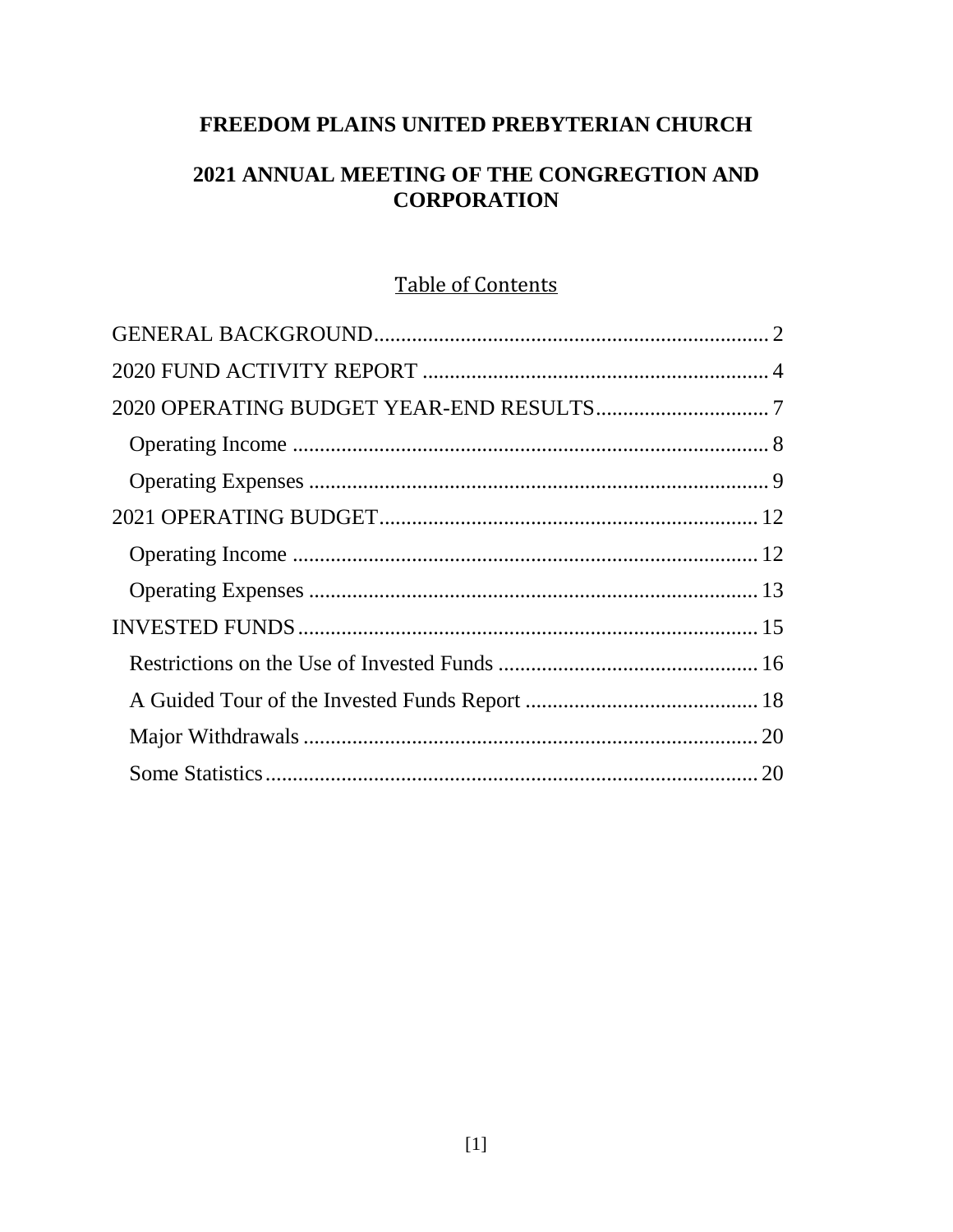The financial reports are, unfortunately, not as simple as we would like them to be. But a lot has been going on at FPUPC over the past few years and we're trying to provide a complete financial picture of this activity to the congregation. We hope that you find the following information helpful in understanding the pages and pages of numbers in the accompanying financial reports!

# <span id="page-1-0"></span>**GENERAL BACKGROUND**

It is generally known that the accounting procedures that must be used by a non-profit entity are considerably more complex than the accounting procedures used by a for-profit entity (somebody should have told me this before I offered to do this job). In a for-profit, all of the money "goes into one big pot" and it's entirely management's decision as to how this money gets spent.

On the contrary, non-profits (like FPUPC) receive most of their income in the form of donations, and most of these donations are intended to be used for a specific purpose. The accounting procedures used by a non-profit must account for these donations in a manner that ensures that they will only be used for their intended purpose. While a for-profit effectively has only has to maintain one ledger for its entire business, a non-profit has to maintain multiple independent ledgers to account for donations that are intended to be used for different purposes.

Fund accounting principles (or the equivalent) are used by non-profits to help ensure that all donations they receive are only used only for their intended purposes. The basic building block of fund accounting is a "fund", which is effectively an independent ledger that that accounts for donations intended to be used for some specific purpose. FPUPC currently has about 60 separate funds to account for funds that have been donated to the Church for different purposes.

With the exceptions of the General Operating Fund and the Nursery School Operating Fund, fund accounts are "persistent" or "permanent" accounts. Income to a permanent fund account remains in that fund account until it is spent for its intended purpose, however long that may take. If a permanent fund account has unspent funds in it at the end of a fiscal year, these funds simply "roll over" to the next fiscal year.

FPUPC's funds come in two flavors: operating, and invested.

Operating funds are those which support the ongoing day-to-day programs of the church and the nursery school. The assets of the operating funds are maintained in one or more bank accounts. The Consolidated Fund Activity [report](https://a4d042b4-37b0-4bbc-9658-bbb2c046ff6e.usrfiles.com/ugd/a4d042_b9203bd9666e4676a05875c97fe184c7.pdf) provides a summary of the 2020 starting and ending balances and the 2020 cash flow for each of these funds.

Invested funds are those which support the long-term viability of the church. They consist primarily of bequests from former members of the church who are now at peace with their Lord. The assets of the invested funds are maintained in a combination of a legacy bond account, a managed investment account that includes both bonds and equities, and a promissory note on the associate pastor's residence. The Invested Funds [report](https://a4d042b4-37b0-4bbc-9658-bbb2c046ff6e.usrfiles.com/ugd/a4d042_44d84b4da233452db3e2afd9802f583e.pdf) provides a summary of 2020 invested fund activity and balances.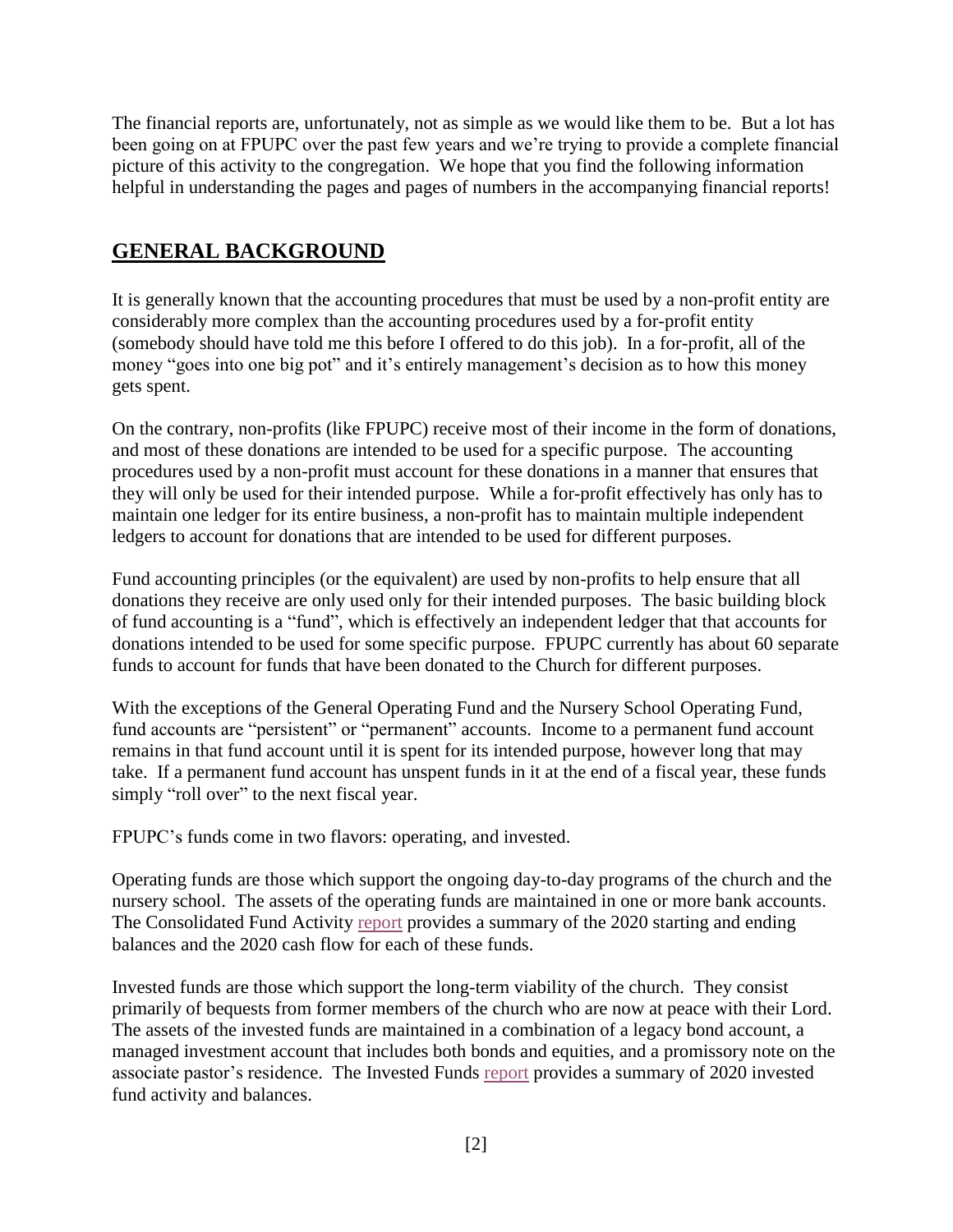The General Operating Fund supports the day-to-day operations of the Church and is managed by a more stringent set of rules. At the end of each year, the Session approves a detailed budget for the General Operating Fund; this budget includes planned expenses and anticipated income for the coming year. Actual expenditures are then managed based on the approved budget and actual income as it is received during the year.

The 2020 Results and 2021 Budget [report](https://a4d042b4-37b0-4bbc-9658-bbb2c046ff6e.usrfiles.com/ugd/a4d042_fb396766a411406294fb1c51cd5357be.pdf) provides both the year-end actual vs. budget status of the General Operating Fund for 2019 and 2020, and the approved operating budget for 2021.

The income portion of the General Operating Fund consists of two pieces. "External Operating Income" is current income from unrestricted donations and income derived from use of the Church's facilities. Another way to think of external operating income is that it's the money the Church receives and deposits in its bank account each week.

Like most other non-profit organizations, external operating income does not fully fund all current operating expenses, and it is necessary to draw upon other previously donated income and income earned by the church's investments to fully fund yearly operating budgets. This previously donated and investment income used fund the operating budget is classified as "Internal Asset Transfers". Total operating budget income includes both external operating income and internal asset transfers.

The expense portion of the General Operating Fund budget consists of about 40 individual line items. Since the overall budget has a one-fiscal-year lifetime, so do the individual expense line items in the budget. Amounts budgeted that are not spent during the year "disappear" at the end of the year; the authorization to spend these budgeted funds does not roll over to the following year.

Unlike other fund accounts, the General Operating fund must end each fiscal year with a zero balance. If we spend more from the operating fund than we receive during a fiscal year, the difference must be transferred from other funds to cover any shortfall in the operating fund at the end of the fiscal year.

The following information provides an overview of the fund activity, budget, and invested funds reports along with some explanations that may help answer questions that we anticipate might come to your mind as you review these reports.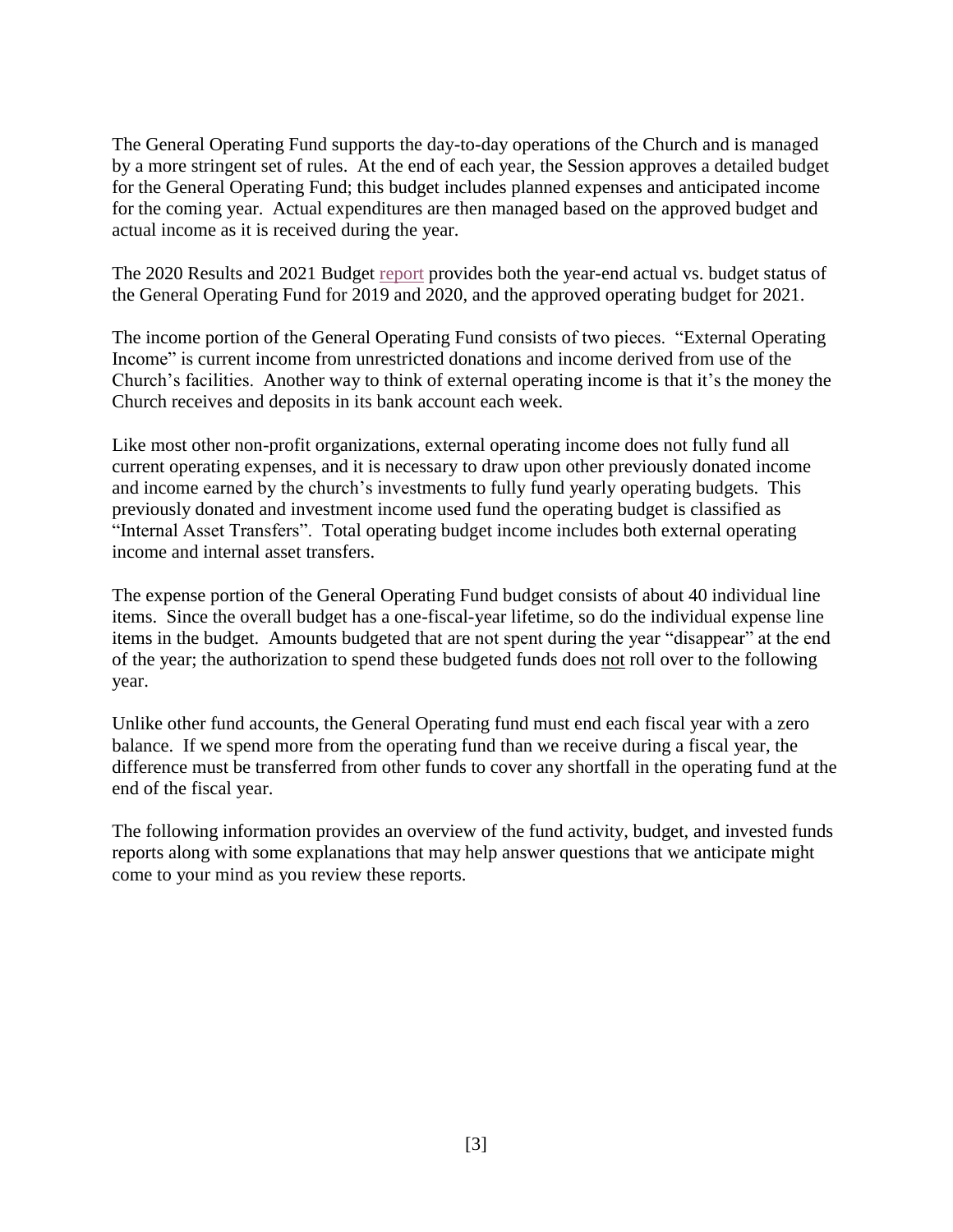# <span id="page-3-0"></span>**2020 FUND ACTIVITY [REPORT](https://a4d042b4-37b0-4bbc-9658-bbb2c046ff6e.usrfiles.com/ugd/a4d042_b9203bd9666e4676a05875c97fe184c7.pdf)**

The fund activity report lists each fund currently maintained by FPUPC, the balance of the fund at the beginning of the year, how much new money was received by the fund, how much was disbursed from the fund, how much was transferred into or out of the fund (from or to other funds), and the year-end balance of the fund.

The remainder of this section goes into the details of why the funds are organized the way they are in the report, and the unique characteristics of funds that are used to manage internal operations and to ensure that standard accounting reports do not overstate actual church income and expenses. If this type of accounting nitty-gritty doesn't interest you, feel free to fast-forward to 2020 Operating Budget Year-End Results topic in this document. I won't be hurt if you do!

The ungrouped funds that appear at the beginning of this report are used to account for the finances of individual church programs or groups that receive donations or payments. These funds are managed in accordance with the funds disbursement policy that was proposed by the finance committee and adopted by the Session in 2018. Disbursements from any of these funds must be consistent with the intended purpose of the fund and must be approved by a person who has been designated by the Session as an "authorized requestor" for the fund.

The Passthru Benevolences group consists of funds that receive donations for a specific programs or activities that are provided by organizations other than FPUPC. The only disbursements permitted from these funds are periodic forwarding of donations that have been received to the intended recipient organization; these donations cannot be used by the church for any purpose whatever.

An example of a passthru benevolence fund is the One Great Hour of Sharing (OGHS) fund. Donations received for OGHS accumulate in this fund as they are received. The accumulated donations are then forwarded to Presbytery once donations to OGHS have tapered off and it appears that no more donations for OGHS will be received this year.

The Staging Accounts group consists of funds that receive donations or payments for activities or services that also incur expenses. Once the expenses associated with a particular activity or service have been accounted for, the net proceeds of the activity or service become income for another fund or for the operating budget. .

An example of a staging fund is Fellowship Hall Rentals. When somebody rents the hall for an activity, they make a down payment and a security deposit well in advance of the activity. The balance due on the rental is due two weeks prior to the activity. All activities require that a consultant from the church be present at the activity, and this consultant gets paid from the rental payments. The security deposit that was previously paid normally gets refunded after the activity takes place. Net income from rentals for which all expenses have been accounted for is periodically transferred to the operating budget.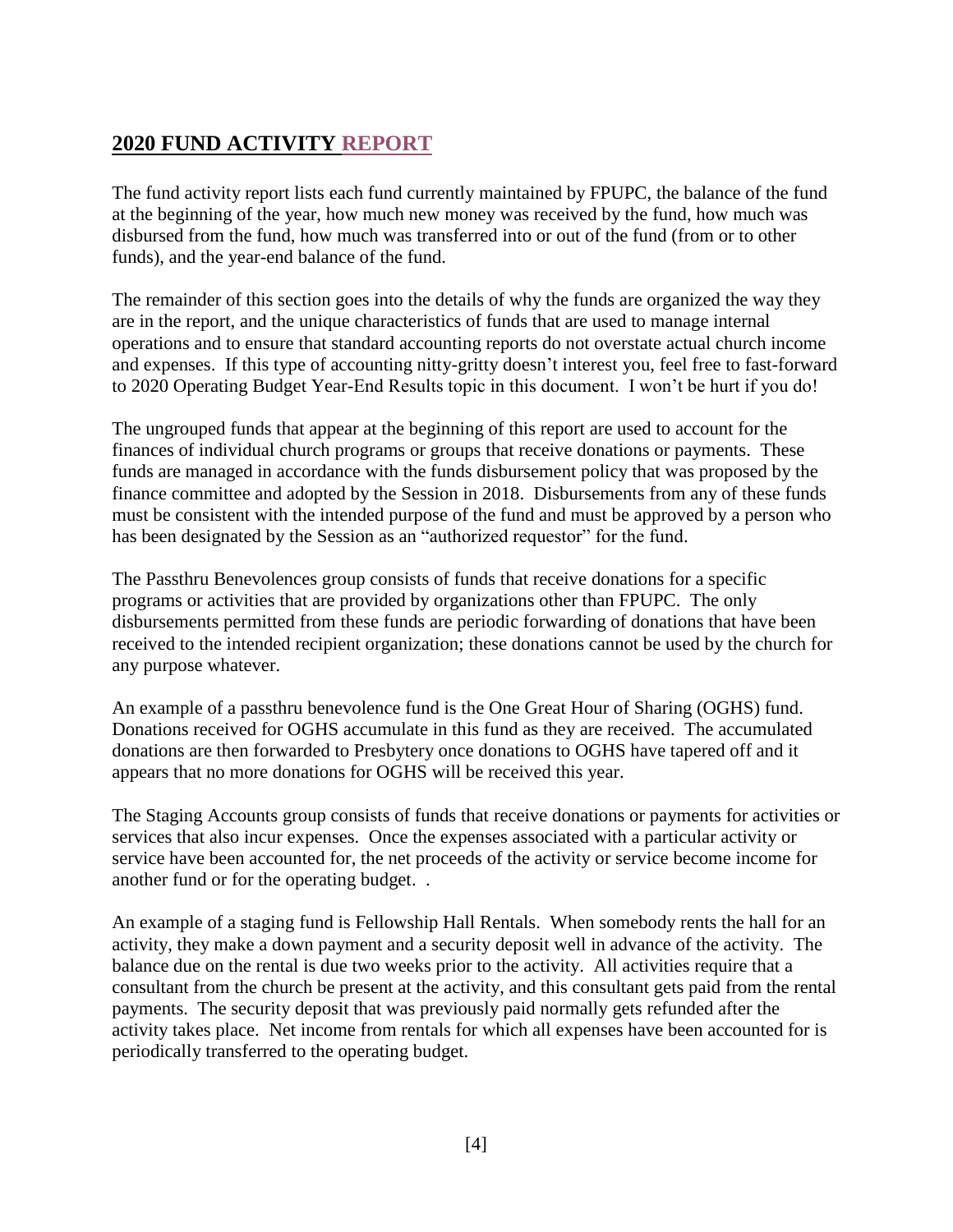The Special Events group is effectively a staging group for events and programs. Some of these programs/events are sponsored by the church and others are sponsored by organizations that FPUPC has close ties with (like the Dutchess County Interfaith Council). Finances for these events were previously accounted for in generic funds like "Fund Ventures" and "Special Events" and a separate process was needed to associate income and expenses with a specific event or program. Individual funds will now be created in the new Special Events group to track income and expenses for each individual event, eliminating the need to use a separate process to perform this function.

The Non-Participating Accounts group consists of funds that are used to implement accounting techniques for moving money from one fund to another without having this fund movement appear to as income and/or an expense that does not really exist. This is one aspect on non-profit accounting that does not exist in for-profit accounting.

The Expense to Income Transfers fund one such fund. It is used when an internal funds transfer must appear as an expense in the originating fund and as income in the receiving fund. Movement of money from one fund to another does not, however, result in actual income or an actual expense; i.e., no money actually either come into the church or left the church. Moving money from one fund to another through the Expense to Income Transfers fund provides offsetting negative expense and income transactions that cancel out the non-existent income and expense that would otherwise appear on the books.

The Operating Budget Reconciliation fund provides a time buffer for closing out the yearly operating budget. It normally has a negative balance at the end of the year and this balance is the amount that will eventually need to be withdrawn from FPUPC's invested funds to close out the year's operating budget.

Any year-end surplus or deficit in the General Operating fund is transferred to the Operating Budget Reconciliation fund at the end of the fiscal year so that the year-end balance of the General Operating fund ends up being zero as required.

It usually takes several weeks into a new year before the previous year's financial activity finally settles down, and any withdrawals of invested funds that may be required to close out the prior fiscal year must be approved by the Session before they can take place.

The use of the Operating Budget Reconciliation fund allows "paper" journal entries instead of actual fund transfers to be used to deal with the inevitable late-breaking adjustments to the prior year's operating budget during the somewhat dynamic year-end closing process. Actual transfer of funds then takes place once the prior year activity has stabilized and a year-end closing plan has been approved by Session.

You may also have noticed negative numbers sometimes appear on some lines in the Receipts and Disbursements columns of the Fund Activity report. Negative income and/or negative expense occur when journal entries are used to move funds between fund accounts and budget accounts. Use of this accounting practice is another accounting mechanism that is used to prevent fund-to-fund transfers from appearing as income and expenses that do not really exist.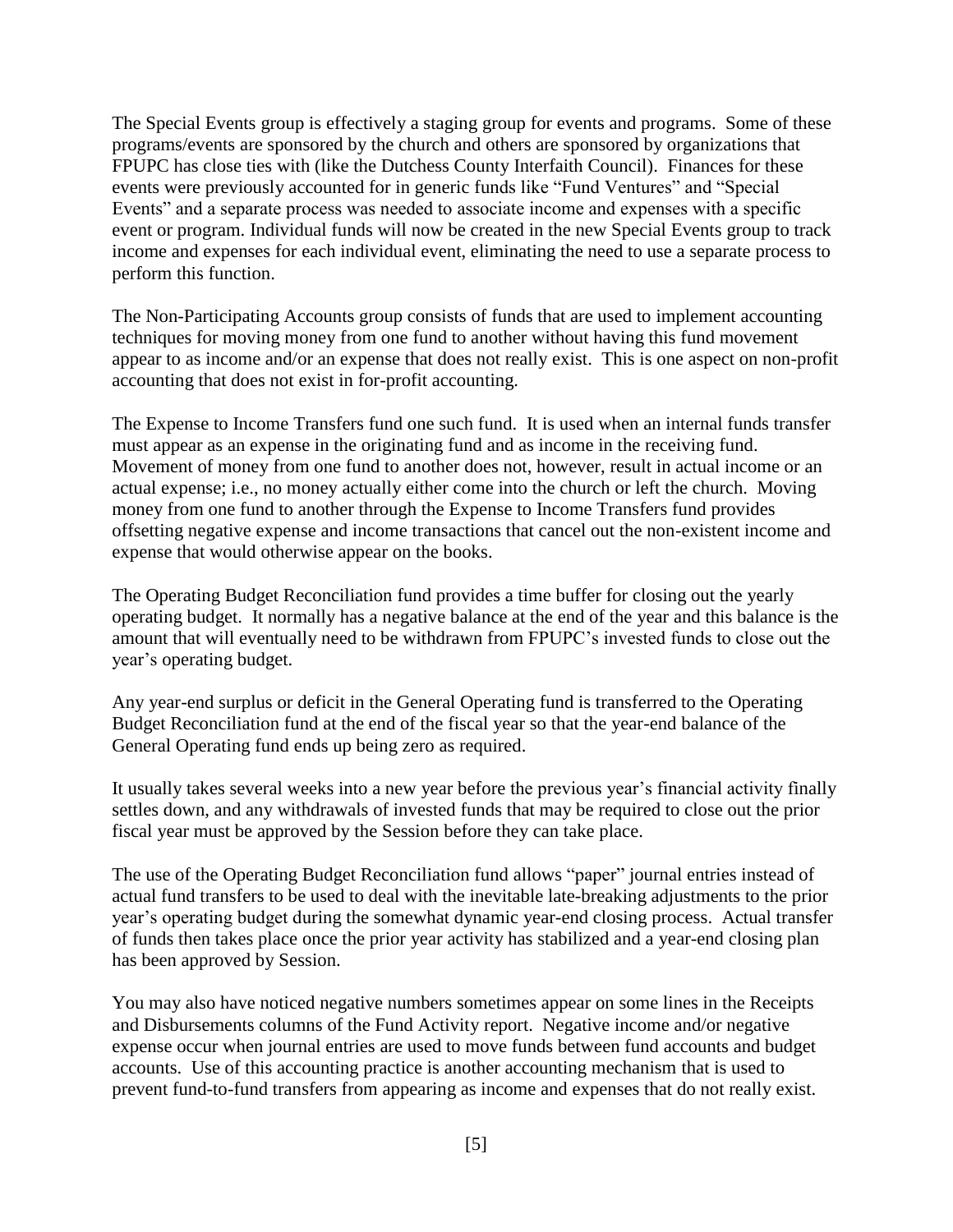Part of the reason for what sounds like accounting flim-flam is that the financial reports that the church runs on are specific to their intended audience. As an example, some of the income that the Nursery School receives is periodically transferred to the Church Operating Budget as payment for the services that the Church provides for the Nursery School (e.g., electricity, heat, water, insurance, phones and internet access, etc.).

From Session's point of view, they want to see this fund transfer as income to the church's operating budget. The nursery school co-directors want to see this as an expense in their operating budget. But no money came into or left the church as a result of these transactions and standard financial statements like Balance Sheets and Income and Expense that cover the entire church corporation as an entity must reflect this reality. Hence, we have strange funds like Expense to Income Transfers and negative numbers in the Receipts and Disbursements columns of our financial reports.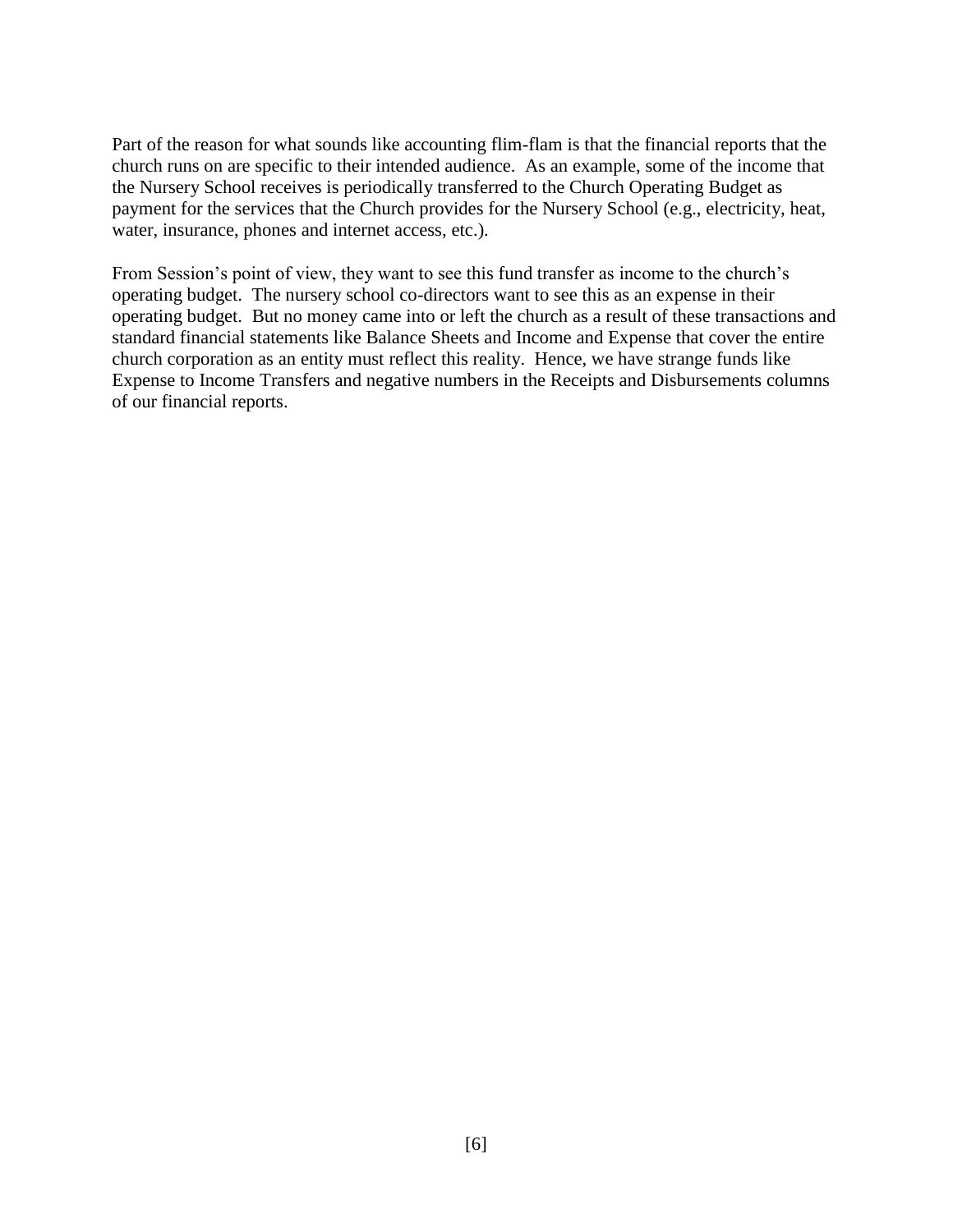# <span id="page-6-0"></span>**2020 OPERATING BUDGET YEAR-END RESULTS [Report](https://a4d042b4-37b0-4bbc-9658-bbb2c046ff6e.usrfiles.com/ugd/a4d042_aa3aa52576f8446ebec6be902a5cf6f3.pdf)**

2020 was obviously not a normal year for church finances. The need to discontinue in-person worship services and other uses of church buildings and parking facilities significantly distorted anticipated operating budget income and expenses.

Fortunately, income from offerings remained strong and ended the year at 96.4% of budget expectations. However, income from use of facilities (building rentals, parking permits, nursery school) declined significantly and ended the year at only 43.8% of budget expectations.

In 2020, external operating income amounted to \$342,639 and operating expenses amounted to \$454,284. This would normally have left us with an initial operating shortfall of \$111,645.

The church applied for a Payroll Protection Program ("PPP") loan of \$72,000 and received a loan of \$49,900. The loan was deposited in an interest-bearing checking account and earned \$22 in interest before the loan proceeds were completely used. The proceeds of the loan were used to cover \$35,658 of church staff payroll expenses and \$14,264 of nursery school staff payroll expenses.

The PPP loan reduced the 2020 church initial operating budget shortfall to \$75,987. This shortfall was covered by using \$1,050 from parking permit income, \$1,750 from nursery school income, \$920 from a fund specifically targeted for building repairs, \$17,096 from the School of Sacred Music grant provided by Presbytery, \$5,280 from the Vocational Scholarships invested fund, and \$49,981 from the church's invested funds.

The 2020 budget authorized the withdrawal of up to \$85,000 from invested funds to support the operating budget. As a result of reduced operating expenses and the PPP loan, only \$45,981 will need to be withdrawn from invested funds to close out the 2020 operating budget.

In 2019, external operating income amounted to \$342,639 and operating expenses amounted to \$418,826, leaving us with an operating shortfall of \$97,754 at the end of 2019. This shortfall was covered by using \$13,350 from parking permit income, \$7,000 from Nursery School income, \$1,200 from a fund specifically targeted for building upkeep and improvement, and \$67,704 from the church's invested funds.

The 2019 budget authorized the withdrawal of up to \$81,200 from invested funds to support the operating budget. We were again fortunate that the amount that actually needed to be withdrawn from invested funds to close out the 2019 operating budget was \$13,496 less than the budgeted amount that we expected to have to withdraw.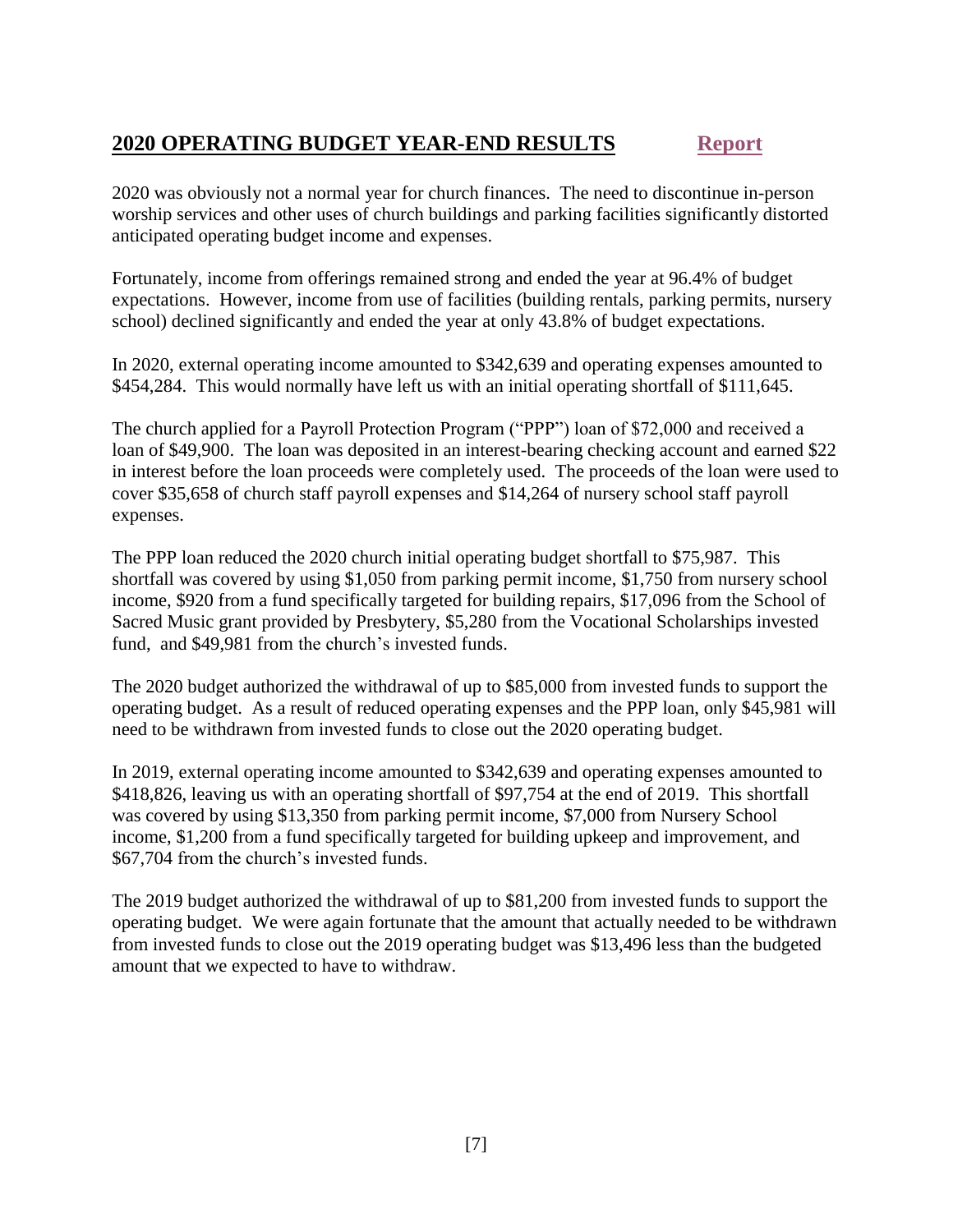### <span id="page-7-0"></span>Operating Income

The following are the more important income line items that ended the year either over or under budget by more than \$500 or by more than 20% of budget in 2020.

Regular Offerings – Fell short of budgeted amount by \$8,634. The congregation lost very generous donors during 2020 and this accounted for most of this shortfall. The pandemic did not significantly impact Regular Offering income.

Holiday Offerings – Exceeded budgeted amount by \$2,120. The Easter and Christmas offerings both included an unusually large donation that might have been intended to be Regular Offerings.

Undesignated Offerings – Fell short of budgeted amount by \$4,897. This income consists primarily of loose cash in the Sunday offering plates. Since it became necessary to discontinue in-person worship in mid-March, this source of income effectively dried up at that point.

Other income treated as Undesignated Offerings include periodic distributions from the Amazon Smile program and donations received through portals such as YourCause and Benevity.

Per Capita Offerings – Fell short of budgeted amount by \$574.

Used Clothing Drop-Off – Exceeded budgeted amount by \$1,606. This has turned out to be an unexpected "cash cow" for the church. Income received from this source exceeded budget expectations even though the shed had to be closed for several months as a result of international travel and shipping restrictions resulting from the pandemic.

Use of Facilities – Fell short of budgeted amount by \$6,981. Most rentals of Fellowship Hall that were scheduled to take place after mid-March were cancelled and all deposits and partial payments on these rentals were refunded. The payments made by Congregation Shir Chadash for their use of the church's facilities were also reduced by 50% in late spring since they too were unable to conduct in-person worship services at the church.

Parking Permits – Fell short of budgeted amount by \$8,950. Students who had purchased parking permits were unable to use them once Arlington High School had to go to remote learning in March. It was deemed appropriate to offer refunds of parking permit fees that were intended to cover the months of April, May, and June (\$105 per permit). The only income derived from parking permits in 2020 came from permit holders who elected to donate the refund that they were offered to the church.

School of Sacred Music Grant – Funds from the grant are transferred into the operating budget only as SSM expenses are actually incurred. Amounts budgeted for Additional Teachers and Guest Musicians were not spent in 2020. These amounts remain available for use in future years.

Nursery School – Fell short of budgeted amount by \$5,250. The nursery school was forced to discontinue on-site activities in mid-March and did not receive any tuition income for the months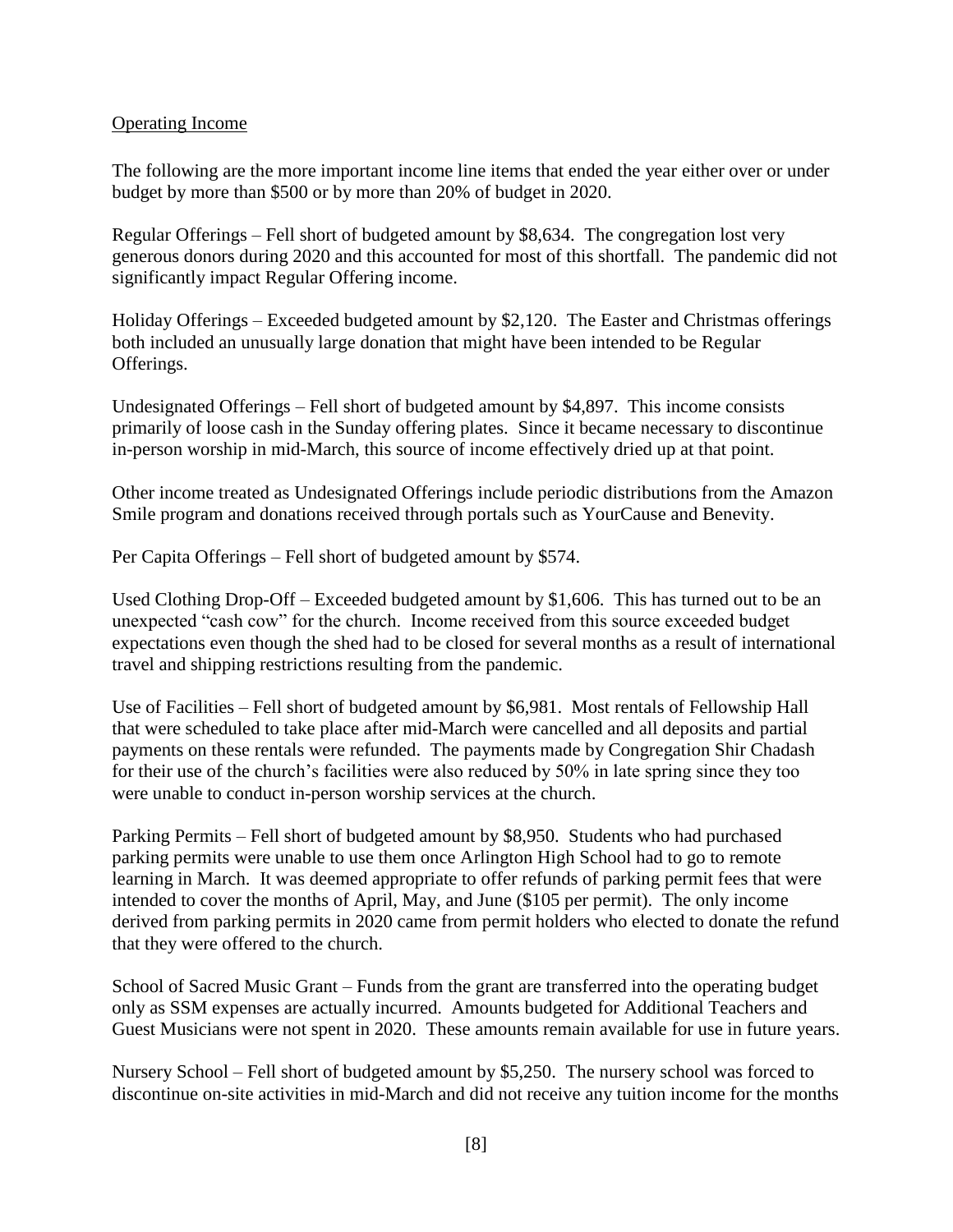of April, May, and June. They were unable to make their scheduled payment to the church at the end of July. The nursery school did resume limited operation in September, but Covid-related restrictions on class size and physical distancing reduced the amount of income they will be receiving. Their normally scheduled payment to the church of \$3,500 in December was correspondingly reduced to \$1,750.

#### <span id="page-8-0"></span>Operating Expenses

The following expense items line items came in either over or under budget by more than \$500 or 20% of their budget in 2020 or are items that I thought are worthy of bringing to your attention.

Salaries – All salary line items came in well under budget in 2020 since most payroll expenses for the period beginning April 23 and ending June 17 were funded by a federal Payroll Protection Program ("PPP") loan. FPUPC applied for a loan of \$72,000 and received a loan of \$49,900. Of this amount, \$35,658 was used for church staff payroll expenses and the remainder was used for nursery school staff payroll expenses. All church and nursery school staff members received their full salaries during this eight-week period.

The portion of the PPP loan that FPUPC applied for but did not receive was the result of lack of a definitive position on the part of the Small Business Administration (the "SBA") as to whether or not clergy housing allowances were considered to be a valid payroll expense. Our lender (Hudson Valley Credit Union) erred on the side of caution and excluded these expenses from the loan that they granted us. The SBA subsequently issued guidance that clergy housing allowances were indeed valid payroll expenses. Since FPUPC had already received its PPP loan by this time, it was no longer possible to obtain the additional \$22,100 that it should have received. Fortunately, the church's income remained strong during the pandemic and it ended the year in sound financial shape even though it did not receive the full amount of the PPP loan that it applied for.

Insurance – Over budget by \$1,708 or 13% in 2020. The premium for the church's property, liability, and umbrella insurance coverage increased by 20% for 2021. The first quarterly premium payment for 2021 coverage was due in December, 2020, and was thus a 2020 expense. There was also a slight increase in the property insurance premium when FPUPC became the proud owner of a "lucky" Steinway grand piano.

This line item also includes property and liability coverage for the associate pastor's residence, "umbrella" liability coverage and the net cost workers' compensation, mandatory disability, and paid family leave coverage for church employees. The nursery school reimburses the church for the cost of workers' compensation, mandatory disability, and paid family leave coverage for nursery school employees.

The cost of New York State mandated Paid Family Leave coverage increased significantly in 2021. The church is required to pay the full cost of this coverage "up front" in December of the preceding year, and then recovers this cost by payroll deductions during the year that this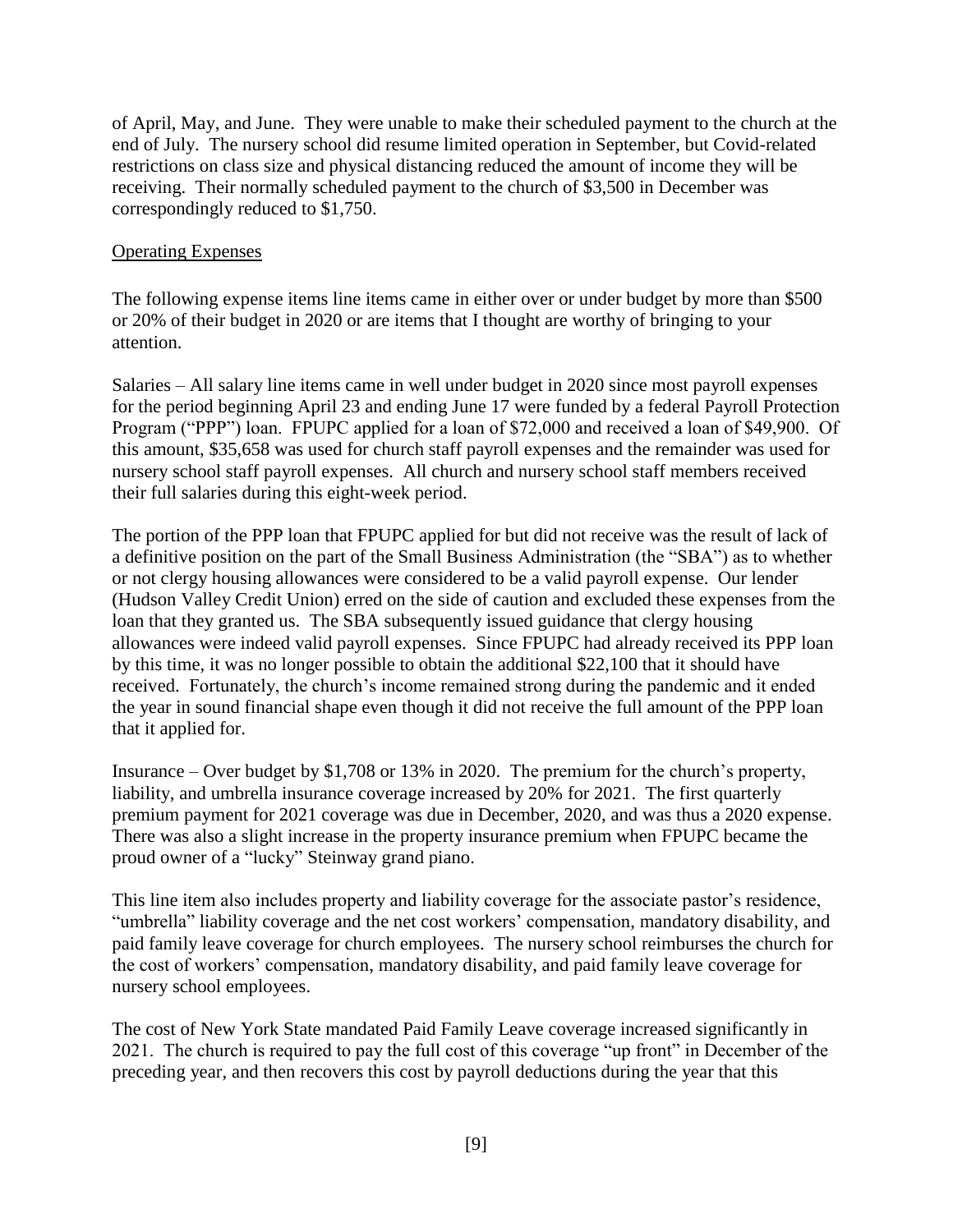coverage is provided. The increased PFL premium pre-payment also contributed to insurance expense ending up over budget.

Electricity – Under budget by \$1,424 (59%). This was primarily the result of the solar panels and a not-much-snow winter and secondarily as a result of reduced building use. The solar panels provided more than enough electricity to power the church buildings from April, 2020 through October, 2020 and sent some surplus energy down the wires to help keep the lights on, the food cold, and the cash registers running at Tops during these months. The church received a credit of \$93 on its electric bill in November for net electricity exported to the utility grid during the year.

This expense is difficult to predict since it is weather-dependent. Solar panels don't produce a lot of electricity on cloudy days and produce no electricity at all when they are covered by snow. Most of the electricity they produce on hot summer days gets used by the church's air conditioners.

Heating – Under budget by \$1,401 (23%). This was primarily the result of a milder than usual winter. This line item also includes the cost of gas used by cooking appliances which was lower than normal as a result of reduced building use. This expense is highly weather-dependent so it remains prudent to budget for it conservatively.

Environmental Services – Under budget by \$4,686 (50%), A substantial portion of this line item is for supplemental cleaning services that were provided by The ARC of Dutchess. The use of these services had to be discontinued in mid-March due to the closure of our buildings. Additional funds were also included in this budget item to pay for one-time cleaning services. Most of these funds were not spent as a result of the building closures.

Grounds Maintenance – Under budget by \$5,378 (49%). Once again, the result of a mostly snowless winter. On should, however, keep in mind that a single heavy snowstorm can set the church back \$1,500. This budget item also includes lawn mowing expense.

Kitchen and Custodial Supplies – Under budget by \$1,609 (46%). Savings entirely the result of reduced building use.

Furniture, Equipment, and Organ – Under budget by \$343 (24%). Planned upgrades to the church's computers deferred until 2021.

Church School – Under budget \$1,505 (84%). Sunday Church School had to be suspended in mid-March as a result of the mandated building closures.

Health Ministry, Special Programs, Coffee Hour, Music, School of Sacred Music Supplies – All significantly under budget as a result of the suspension of in-person worship services and mandated building closures resulting from the pandemic.

Building Maintenance / Repairs – Under budget by \$1,396 or 56%. No unexpected expenses during 2020. Much of the amount spent in this category was used to purchase special air filters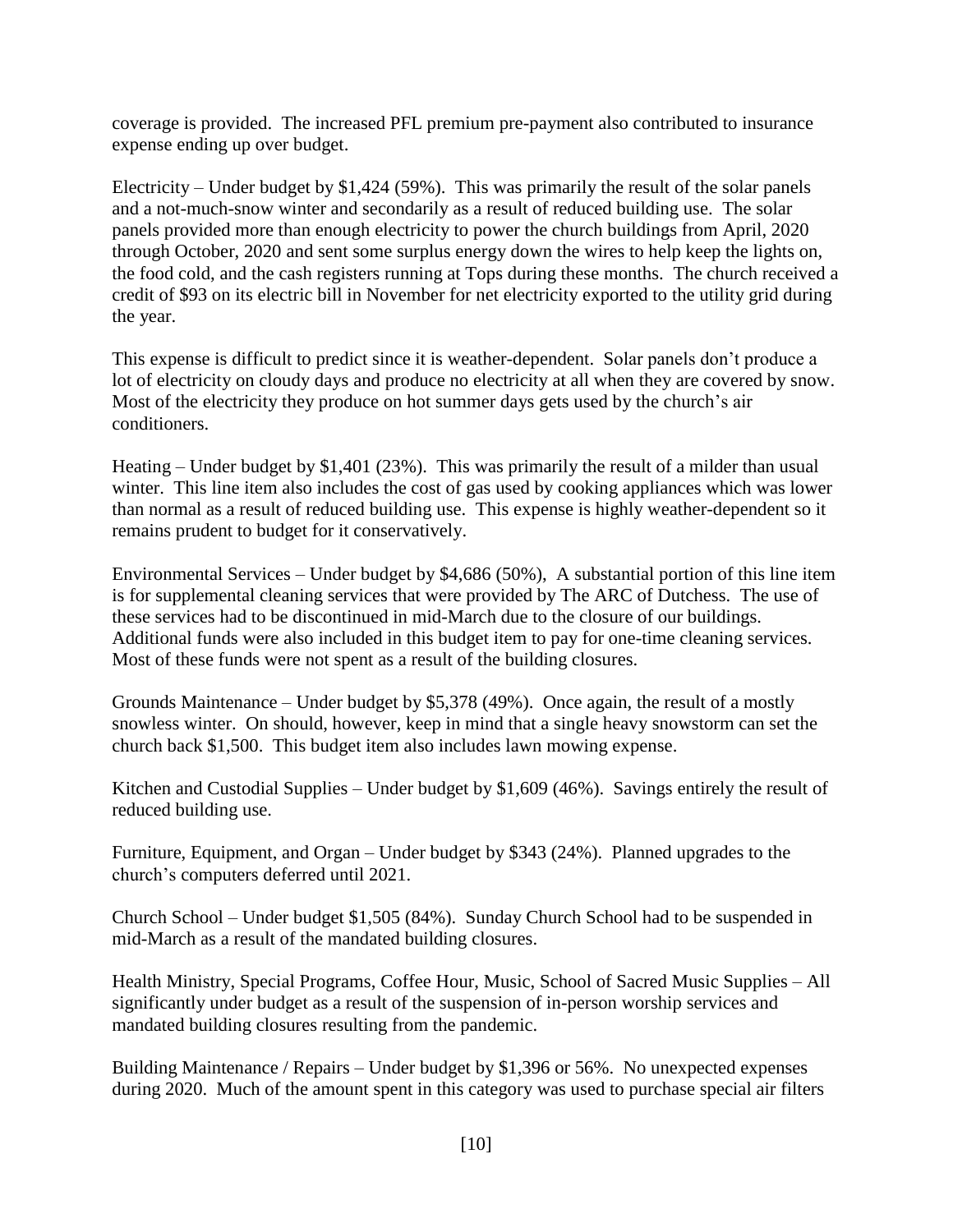for the HVAC systems that service the sanctuary and new buildings. The new air filters are capable of trapping the Coronavirus.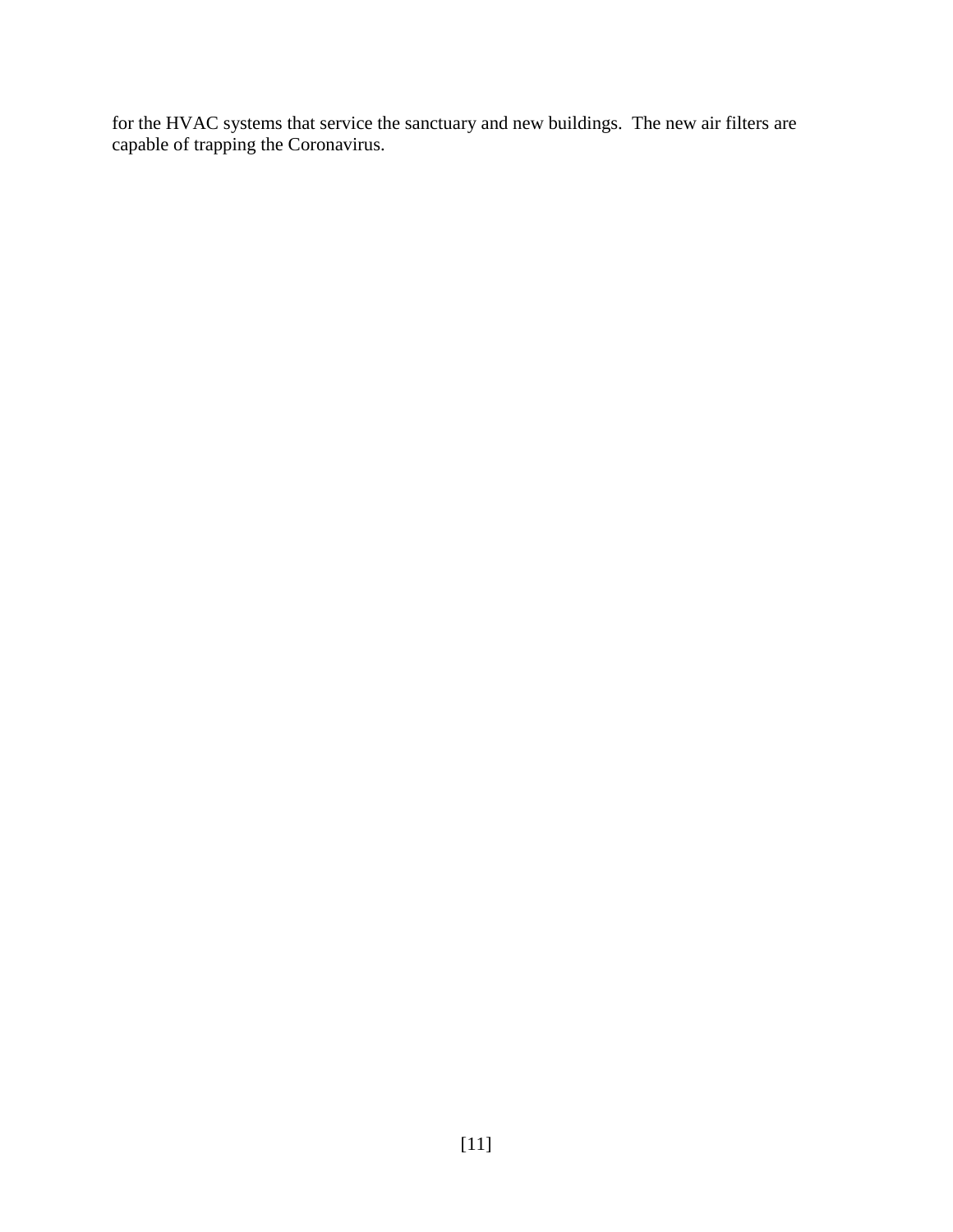# <span id="page-11-0"></span>**2021 OPERATING BUDGET [Report](https://a4d042b4-37b0-4bbc-9658-bbb2c046ff6e.usrfiles.com/ugd/a4d042_fb396766a411406294fb1c51cd5357be.pdf)**

The actual expends for several line items in the budget fluctuate significantly from year to year, and only looking at the previous year's actual expends does not always provide a realistic projection of what to expect in the coming year. The "2015-2019 Average FY Actuals" column provides additional input for determining appropriate budget amounts for line items that don't behave consistently from year to year.

### <span id="page-11-1"></span>Operating Income

.

Regular Offerings - The amount budgeted for Regular Offerings is primarily determined by a mathematical model that analyzes individual giving patterns for the past five years and amounts pledged for the coming year to project the income can be expected for regular offerings in the coming year. The model predicts that we can reasonably expect \$317,800 in regular offering income in 2021. The details of the analysis that determined the amount budgeted for 2021 Regular Offerings can be found in the 2021 Pledge / Giving report.

Holiday Offerings – Budgeted amount increased primarily based on actual 2020 Holiday Offerings.

Per Capita Offerings – Budgeted amount slightly decreased based on the actual amount donated in 2020.

Undesignated Offerings – Budgeted amount decreased since this income is largely dependent on being able to conduct well-attended in-person worship services and that is not expected to happen until at least September. .

Use of Facilities – Decreased based reduction in rental income that the church will be receiving from Congregation Shir Chadash in 2021 and the expectation that income from rentals of Fellowship Hall will be minimal in 2021. .

Parking Permits – Decreased based on the expectation that this source of income will not return to normal levels until September – if then.

Used Clothing Drop-Off – Increased based on income that is actually being received from the shed. The budgeted amount may even be pessimistic. Income from this source is, however, dependent on being able to ship the collected items to be sold in other countries. Any restrictions that may be imposed on such shipping will adversely affect this income.

School of Sacred Music Grant – As previously mentioned, funds from the SSM grant are only transferred into the operating budget as actual SSM expenses are incurred. Consequently, this item has a net zero effect on the budget.

Invested Funds – The amount budgeted for invested funds is what is necessary to bring the budget into balance. It's the difference between total budgeted expenses and all other sources of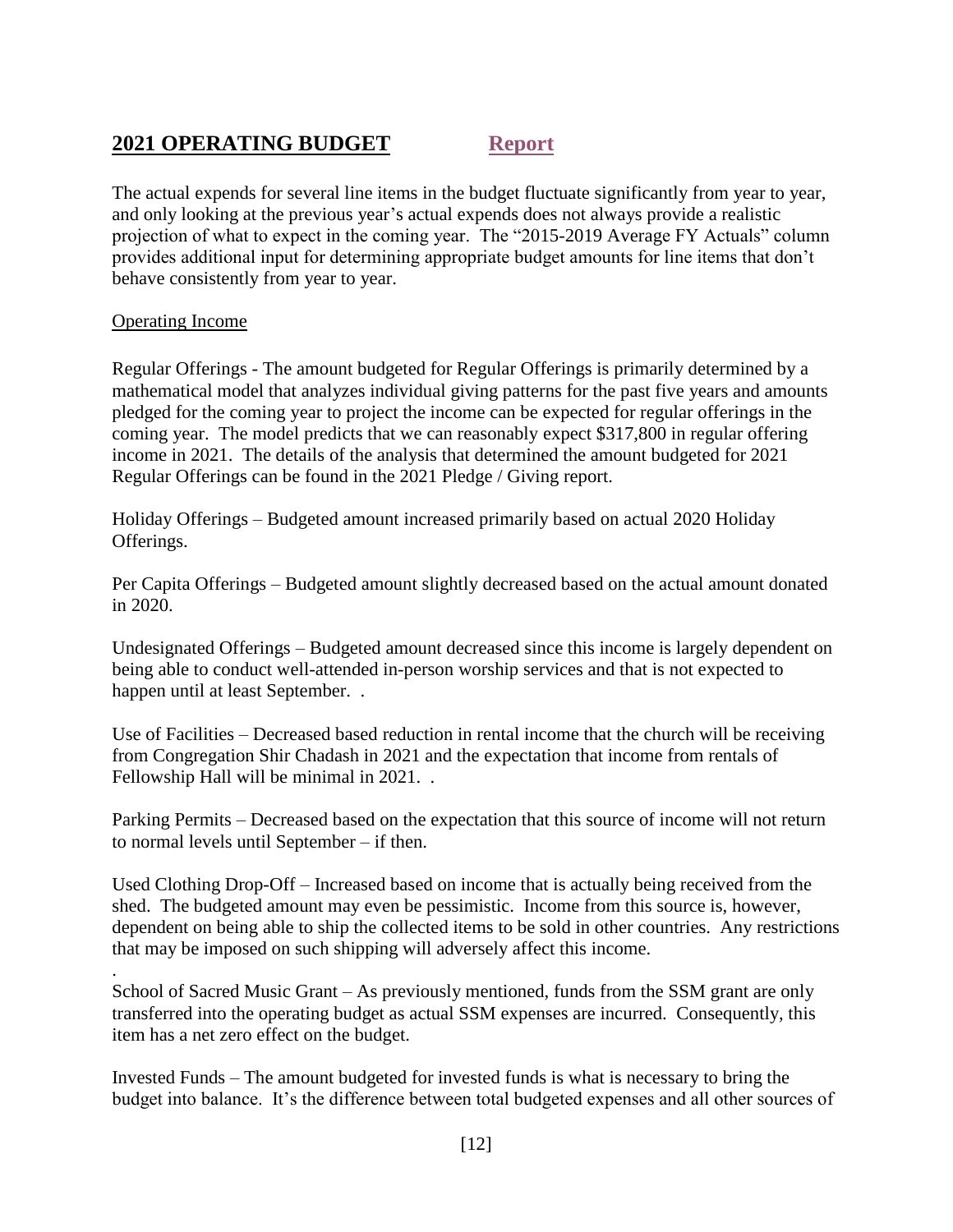budgeted income. There is, however, a limit on the amount that can be withdrawn from invested funds each year to support the operating budget. More details about that in the Invested Funds section of this document.

Vocational Scholarships - FPUPC will continue to host a seminarian in 2021. Her entire salary will be paid by withdrawals from the Vocational Scholarships fund, making this a net zero item in the operating budget.

### <span id="page-12-0"></span>Operating Expenses

### Salaries

The Presbytery has recommended a 1.3% cost of living salary increase for our ministers. The personnel committee concurs with this recommendation and has also recommended that our support staff (parish nurse, administrative assistant and sexton) receive the same 1.3% salary increase that Presbytery recommended for our ministers.

Rev. Lent came across a unique opportunity for continuing education and asked that his Study Stipend be increased to \$2,000 in 2021 in lieu of the 1.3% cost of living salary increase. The Personnel Committee and Session endorsed this request.

The work schedule for the Administrative Assistant has been reduced from 25 hours per week to 20 hours per week until the second week in September when it will go back to 25 hours per week. The amount budgeted for the Administrative Assistant's salary has been adjusted accordingly.

The amounts budgeted for the salaries of employees whose work hours depend on in-person worship services being conducted on Sunday mornings have also been reduced. These employees include the Parish Nurse and the Child Care providers. The church has previously agreed that the Parish Nurse will be paid for all hours worked even if the budgeted amount for this salary is exceeded. It is not anticipated that child care services will be needed until at least September.

## Operations

Insurance – As previously mentioned, the premium for the church's property, liability, and umbrella insurance has increased by 20% for 2021. 2020 has been a particularly bad year for insurance companies due to the increase in claims arising directly or indirectly from the pandemic. Liability insurance premiums have increased as a result.

Electricity - The amount budgeted for Electricity has been decreased based on our experience with the solar panels, and the expectation that building use will continue to be limited for most of 2021.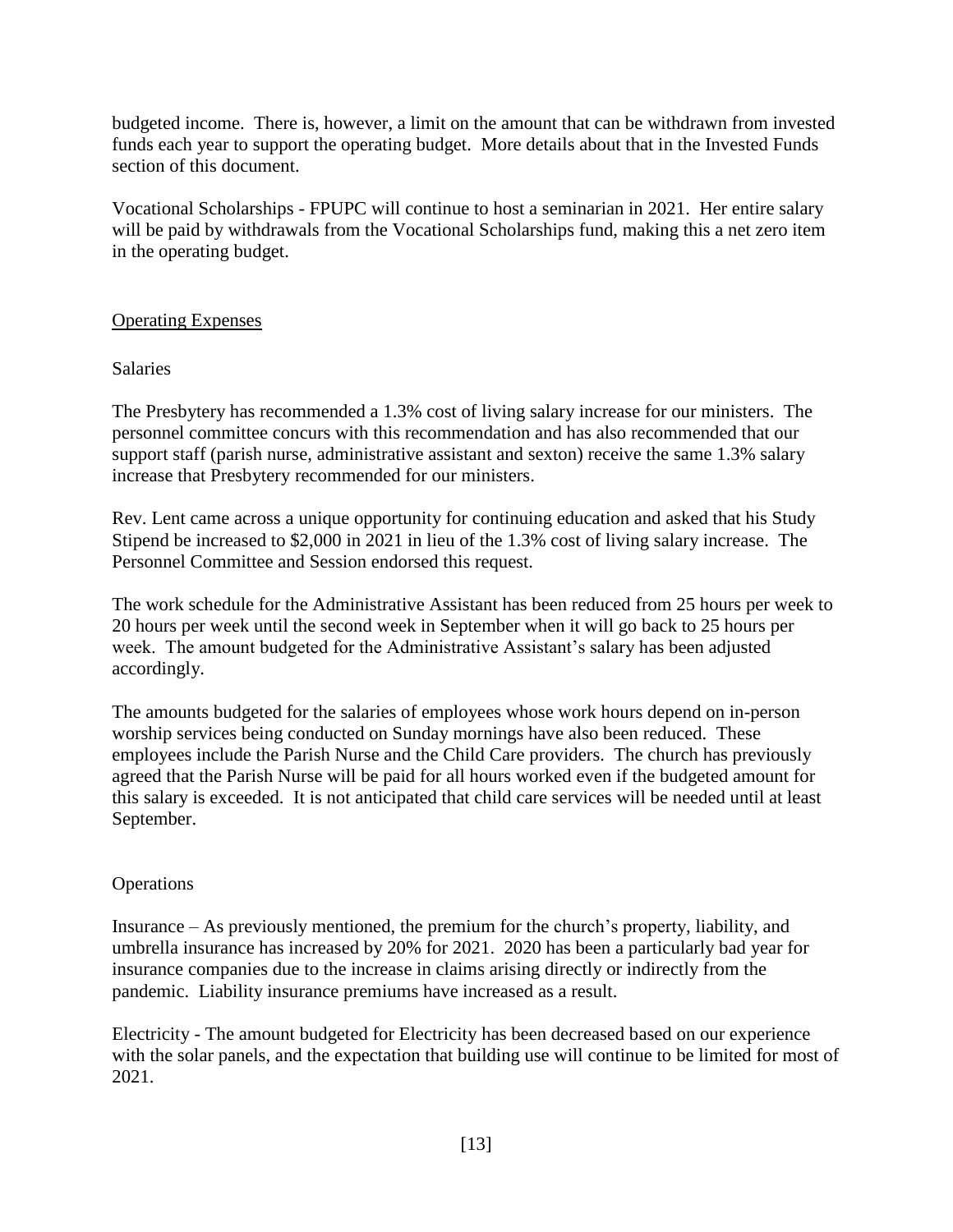Heating – The amount budgeted for Heating has been slightly reduced based on the expectation that building use will continue to be limited for most of 2021.

Water – Most of the amount budgeted for water is for water district taxes. For reasons that I can't explain, these taxes seem to be decreasing from year to year.

Environmental Services (garbage, additional cleaning, exterminating, fire alarm system monitoring, inspection, and servicing) – The amount budgeted for these services is based on the assumption that the church will not be rehiring The ARC of Dutchess for additional weekly cleaning services and that previously planned additional cleaning services will not be done in 2021 due to decreased building use.

Grounds Maintenance – This is always the great unknown in our budget, as this expense is a big one and depends very heavily on how much snow, sleet, and freezing rain falls in any given winter. FPUPC has gotten off reasonably cheaply for the past few years but the old adage about past performance not being a guarantee of future results definitely applies here. The amount budgeted assumes a normal winter in terms of snowfall.

Kitchen and Custodial Supplies – Budgeted amount reduced based on the expectation that building use will continue to be limited in 2021.

### **Benevolences**

The amount budgeted for all items in this category is the same as it was for 2020.

#### Programs

Church School – Budgeted amount decreased by \$1,000 since it appears unlikely that Sunday Church School will be resumed any earlier than September.

Health Ministry, Special Programs, Coffee Hour, School of Sacred Music Supplies – Budgeted amounts decreased by 50% from normal levels as a result of the suspension of in-person worship and reduction in building use,

Music – Budgeted amount decreased by 40% based on actual 2020 expends and the expectation that the choirs will not resume normal activities until September.

Deacons, Staff Appreciation – Budgeted amounts unchanged from 2020. .

#### Maintenance / Repairs

The amounts budgeted for items in this category are unchanged from what they were in 2020. Expenses in this category are expected to be fully funded by transfers from the Building Repairs grant and the Maintenance invested fund making this a zero net item in the operating budget.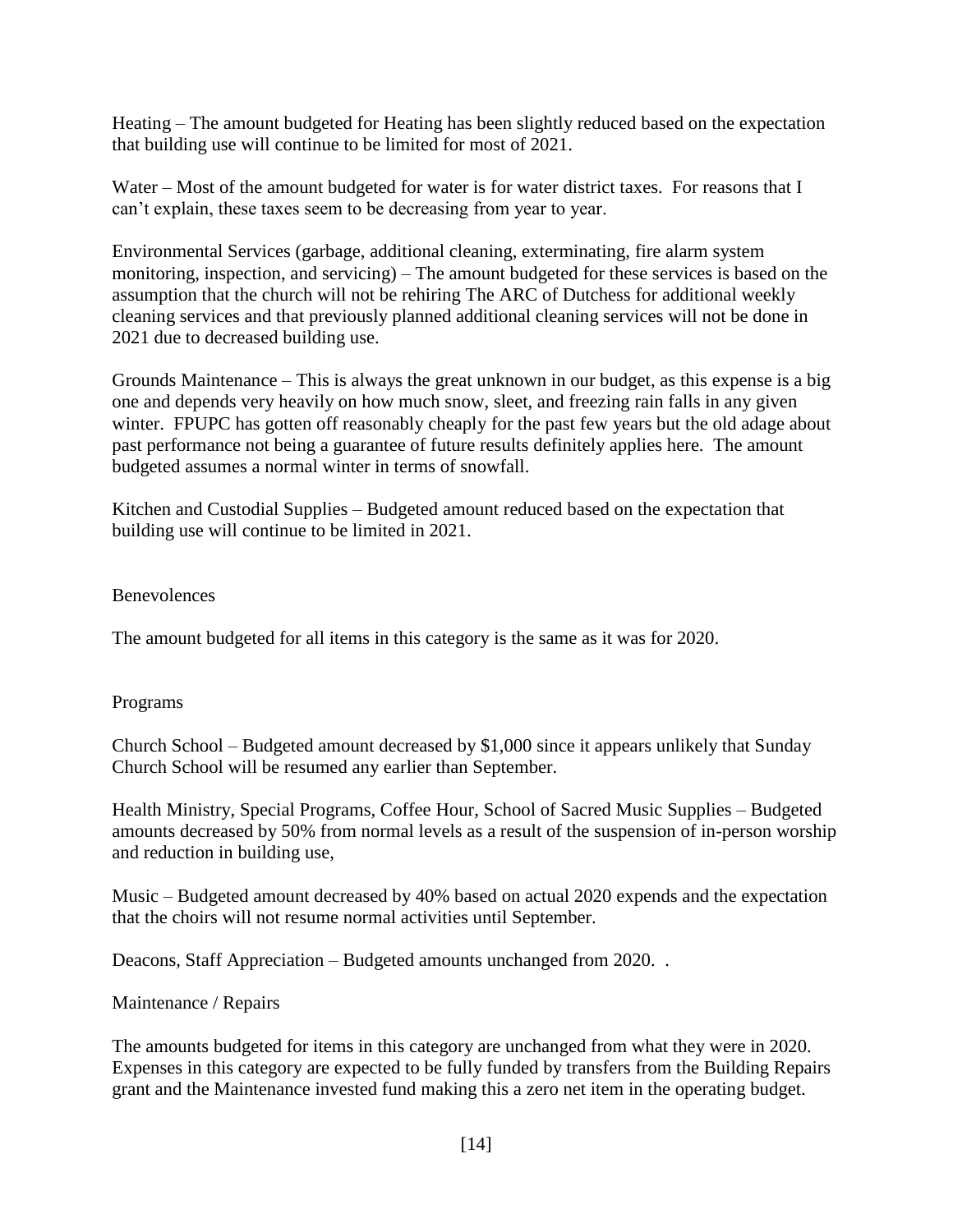# <span id="page-14-0"></span>**INVESTED FUNDS [Report](https://a4d042b4-37b0-4bbc-9658-bbb2c046ff6e.usrfiles.com/ugd/a4d042_44d84b4da233452db3e2afd9802f583e.pdf)**

FPUPC's investment portfolio consists of 12 individual invested fund accounts, each of which represents money donated to the church either for a specific purpose or for general use. The invested funds report shows how the church's total investment portfolio is distributed across the individual invested fund accounts.

The combined assets of the 12 invested fund accounts are pooled and invested in three investment asset accounts: a stable income "Legacy Bond" account at Merrill Lynch, a "Managed Account" account at BlackRock / Merrill Lynch, and a promissory note on the associate pastor's residence. The total value of FPUPC's investment portfolio was approximately \$2.43M at the end of 2020, as compared to \$2.20M at the end of 2019.

The Legacy Bond account is self-managed; we tell Merrill Lynch when to buy and sell bonds and what bonds to buy and sell. The managed account is professionally managed for a fee. It was decided by session last year that we should move toward having all of our bond and equity assets professionally managed.

This decision is being implemented on a staged basis. Bonds that are providing a good return on investment (i.e., > 3%) will remain in the Legacy Bond account until they mature or are called. Two bonds worth a total of \$65,000 matured in 2020 and this amount was then transferred to the Managed Account to be invested in bonds.

Our investment advisors at Merrill Lynch recommend that an investment mix of 25% stable income and 75% equities remains appropriate for FPUPC's investment portfolio. Their recommendation has been accepted by the finance committee and session. The stable income portion of the investment portfolio consists of cash, bonds, and the promissory note on the associate pastor's residence. Some of the bonds will be in the Legacy Bond account and some will be in the Managed account. The equity portion of the portfolio includes both individual stocks and exchange-traded funds (ETFs).

The Invested Funds report new includes a table that summarizes the ending balance of the three investment asset accounts as of 12/31/2020 and their time-weighted rate of return in 2020. It also provides similar information for the Dow and the S&P 500 as a basis for comparison.

The table also includes time-weighted rates of return from 1/26/2018 to 12/31/2020 and you might ask why this is measurement is relevant. The simple answer is that it probably no longer is, but it was necessary to accurately provide a more realistic picture of market gains and losses last year.

The stock markets tanked in the closing days of 2018 and then proceeded to recover to more normal levels in the early days of 2019. As a result, the starting point for measuring market performance in 2019 was unrealistically low resulting in euphoric market "gains" in 2019 that were drastically overstated.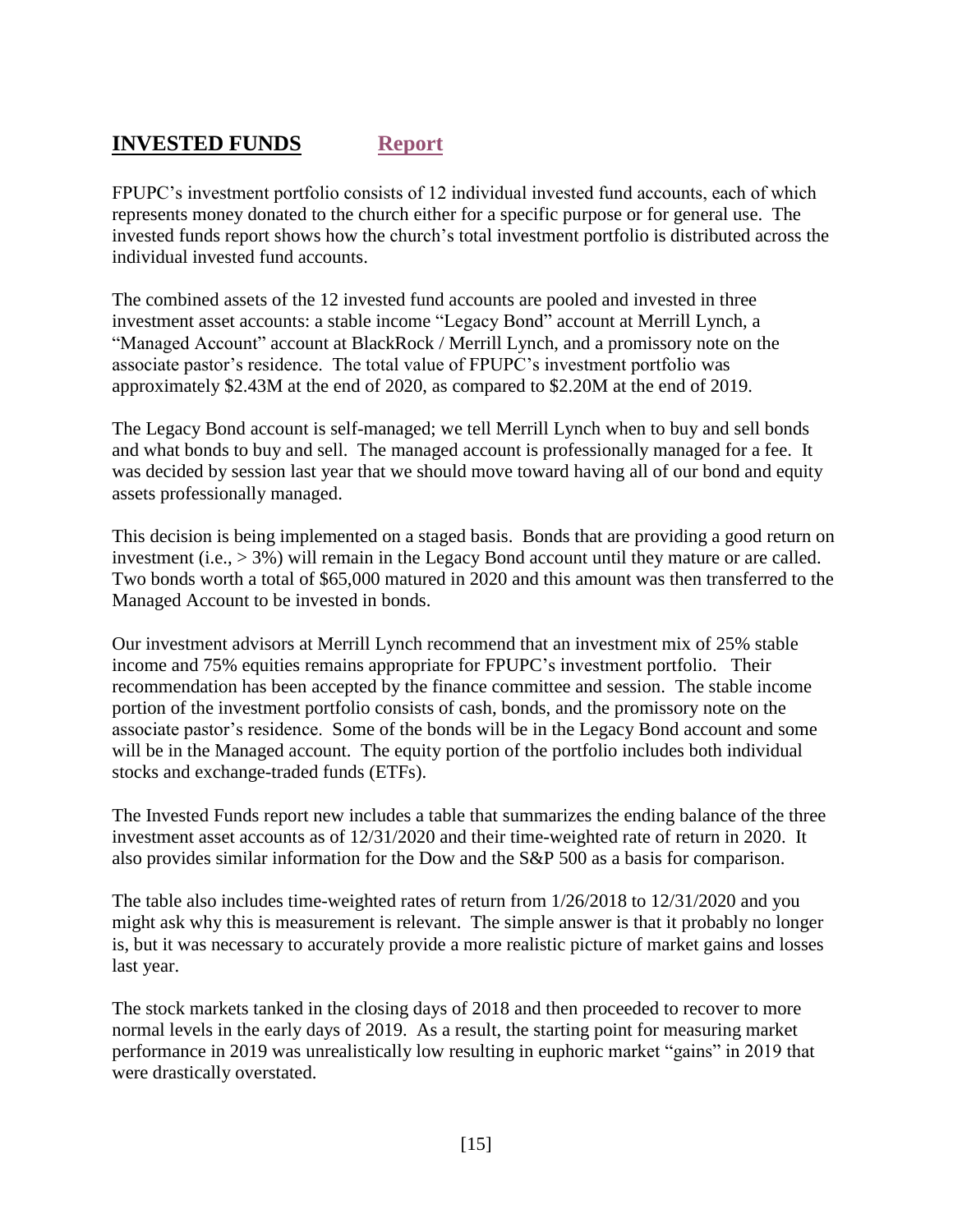The Dow peaked at 26,616.71 and the S&P 500 peaked at 2,872.97 on 1/26/18. The Dow started 2019 at 23,333.19 and the S&P 500 started 2019 at 2,507.79. The Dow did not get back above 26,616 and did not consistently stay above that number until July, 2019. The S&P 500 did not get back above 2,845 and consistently stay above that number until mid-April of 2019. However, both of these indices once again tanked on 3/20/2020 when the United States discovered that the Coronavirus was not "fake news". Dow down to 19,173,98and S&P 500 down to 2,304.92. Both averages finally climbed back above where they were on 1/26/18 at the beginning of May, 2020, and have been consistently climbing since then. If you bought a typical stock on 1/26/18 and sold it on 5/1/20, your net gain would have been zero.

Meanwhile, the Dow was up by nearly 22% and the S&P 500 was up by nearly 29% in 2019, based on the abnormally low values that they were at on 1/1/19. Using 1/26/18 as a starting point, the Dow only went up by 7% and the S&P 500 only went up by 12.5% over this longer period.

Both the Dow and the S&P are now well above where they were on 1/26/18 and it appears that they will remain at these high levels in spite of what is going on in the real world outside of Wall Street. Consequently, year-to-date measurements have once again become a meaningful barometer of market gains and losses and it may no longer be necessary to look back to early 2018 to get a realistic picture of market performance.

FPUPC's investment portfolio did considerably better than the Dow and came close to matching the S&P 500 in 2020. From all outward appearances, the portfolio contains the right mix of assets and is being well managed.

As with any loan, the asset value of the promissory note decreased by \$9.3K in 2020 as principal payments were made on it. These principal payments and the interest earned on the note were distributed to the individual invested funds based on their current balances. In effect, part of what was an accounts payable asset was converted into a cash equivalent asset with no net change in total asset value.

### <span id="page-15-0"></span>Restrictions on the Use of Invested Funds

Restrictions can be placed on how and when funds donated to the church can be used by either the donor or by the session. The first and foremost of these is restricting the purpose for which the donated funds can be used. If a donor specifies that a donation they wish to make is intended to be used for a specific purpose and the church accepts the donation, the church and its treasurer are legally obligated to ensure that the donation will only be used in a manner that is consistent with the donor-imposed restrictions on it.

A donor can also specify that a donation they wish to make is to be an endowment. In this case, the donation is expected to be invested in a manner that will produce a return by generating income such as interest and dividends and/or by increasing in value. The originally donated amount becomes a "permanently restricted" asset of the church and cannot be used for any purpose other than being invested to generate income and/or increase in value. The donor may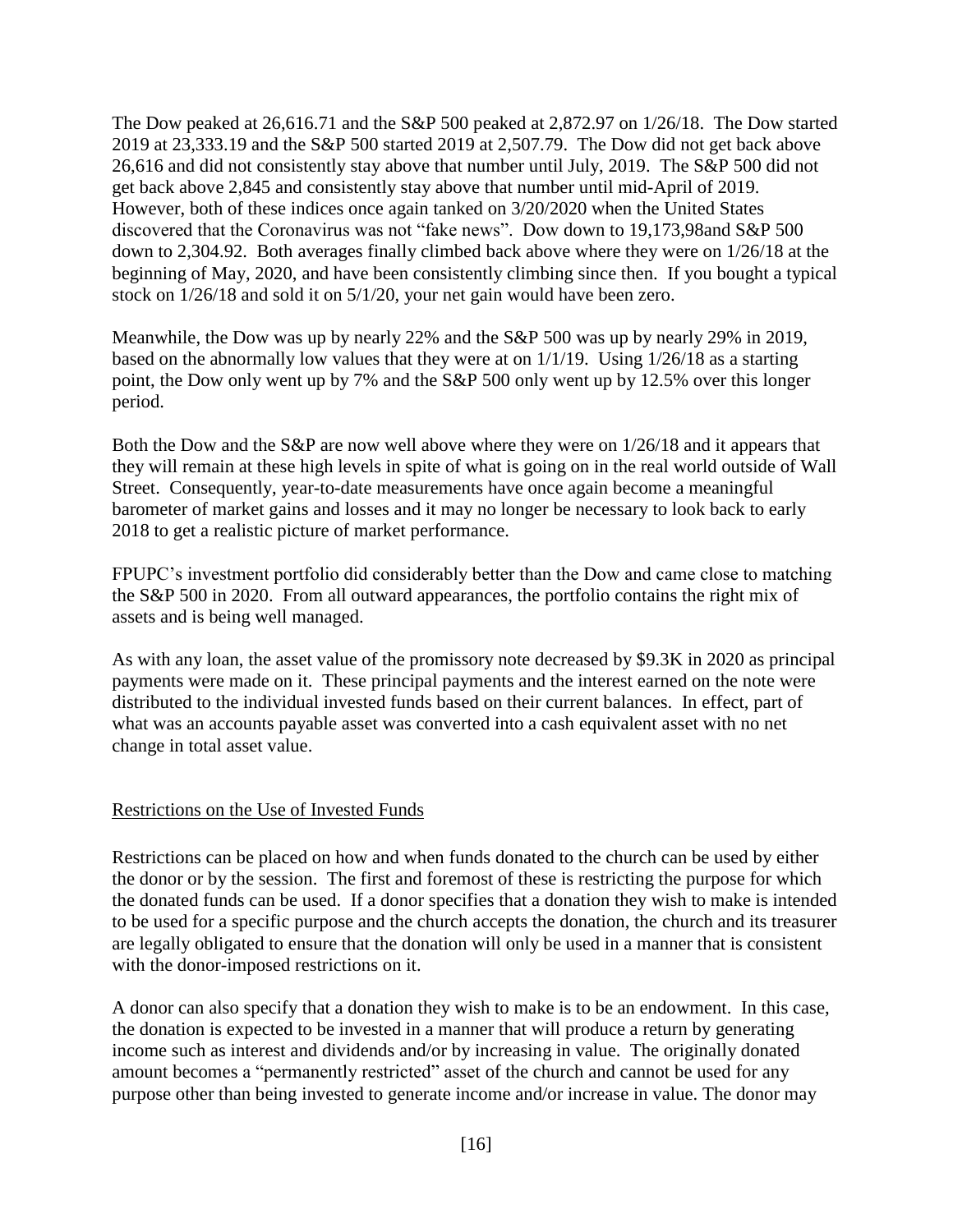also restrict the use of the returns on this investment or may allow the returns on the investment to be used by the church in any manner that the session deems appropriate.

Another way the use of a donation can be restricted is by placing limits on how much of the donation can be used by the church in a given time period. For example, a donor could state that only 5% of the donated amount can be used in any 12-month period. Placing restrictions of this type on a donation (or on the returns produced by an endowment) helps ensure that the donation will continue to provide a source of funds for the church for an extended period and not be used to satisfy a short-term need.

The session is also at liberty to place any or all of the above restrictions on donations received by the church, but any such action taken by the session can subsequently be amended or reversed by the session. This is not, however, the case when donor-imposed restrictions are placed on the use of a donation. The session is not at liberty to amend or ignore donor-imposed restrictions on a donation without first having obtained the permission of the donor (or somebody who is legally authorized to act on their behalf) or the Attorney General of New York State to do so (Ref: New York Nonprofit Revitalization Act of 2013).

All of the above restrictions come into play when dealing with FPUPC's invested funds. Some of the funds can be used only for a specific purpose while others can be used as deemed appropriate by the session. Some of the funds are donations while others are endowments. And session has imposed limits on the rate at which the invested funds can be used.

Our investment advisors strongly recommend that not more than 5% of the balance of any invested fund be withdrawn in any given year. The finance committee, church treasurer, and pastor all agree that this is the maximum amount can be safely withdrawn from the investment accounts each year without impacting their ability to produce income that will be needed in future years. This restriction will be referred to as the "5% Rule" for the remainder of this discussion.

Based on the market downturn at the end of 2018 and the need to address some too-long-deferred building maintenance, it has become necessary to plan to withdraw more than 5% of the eligible invested fund balances to balance the 2019 budget. This was a one-time situation that will not re-occur in future years. With considerable help from the PPP loan, the 2020 operating budget was balanced without coming anywhere near exceeding the 5% rule.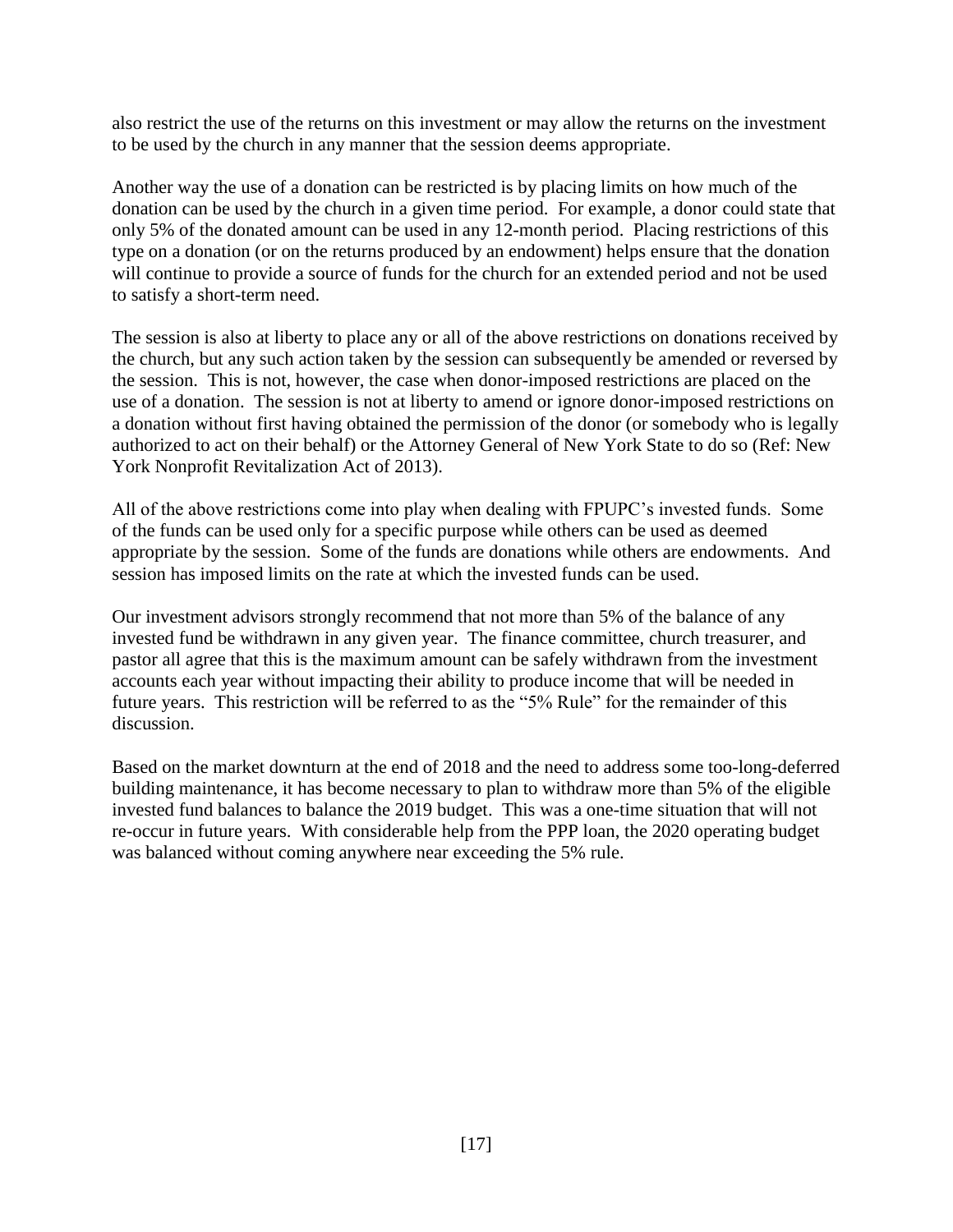## <span id="page-17-0"></span>A Guided Tour of the Invested Funds [Report](https://a4d042b4-37b0-4bbc-9658-bbb2c046ff6e.usrfiles.com/ugd/a4d042_44d84b4da233452db3e2afd9802f583e.pdf)

The YTD Summary page of the invested funds report attempts to display all of this complexity as clearly as possible, but this isn't an easy task. So here's a guided tour of the report.

The report categorizes each individual invested fund as an endowment or as an unrestricted gift based on the donor's intent. While the permanently restricted amount of endowed funds is not shown on the report, it is factored into the computation of the amounts that can be withdrawn from endowed funds.

The "Value 12/31/2019" column shows the balance of each individual invested fund as of the end of the preceding calendar year (or as of the beginning of the current calendar year if you prefer to think of it that way). The "Available Funds 1/1/2020" column shows the maximum amount that can be withdrawn from each individual invested fund during the 2020 current calendar year based on the 5% Rule. With the exception of the Vocational Scholarships fund (which has its own set of rules), this amount will be the lessor of (1) 5% of the balance of the fund as of the beginning of the year, or (2) the difference between the balance of the fund as of the beginning of the year and the permanently restricted amount (if any) of the fund. Note that permanently restricted amounts apply only to endowments.

The "Available to Operating Budget as of 1/1/2020" column shows the maximum amount that can be withdrawn from each individual fund to support the 2020 operating budget based on the 5% rule. The entry in this column for each fund will either be (1) a non-zero dollar amount, (2) \$0, or (3) an empty cell with no value in it.

An empty cell in this column indicates that withdrawals cannot be made from this fund for use in the operating budget. A value of \$0 indicates that there are no expenses in the current operating budget that are consistent with the intended use of the fund. A non-zero value specifies the maximum amount that could be withdrawn from the fund to support operating budget expenses that are consistent with the intended use of the fund.

For example, the "Available Funds 1/1/2020" column shows that \$19,510 is available for withdrawal from the Vocational Scholarships fund. There is, however, an empty cell in "Available to Operating Budget as of 1/1/2020" column for this fund. Consequently, any withdrawals from the Vocational Scholarships fund can only be used to provide vocational scholarships and this expense is not normally part of the operating budget.

The "Available Funds 1/1/2019" column shows that \$1,370 is available for withdrawal from the Maintenance fund and the "Available to Operating Budget as of 1/1/2019" column shows that the same amount can be used to support the operating budget. However, any withdrawal from the Maintenance fund can only be used to offset Maintenance/Repairs items in the budget. Consequently, withdrawals cannot be made from the Maintenance invested fund until eligible expenses have been incurred in the operating budget.

And, lastly, both the "Available Funds 1/1/2020" column and the "Available to Operating Budget as of 1/1/2020" column show that \$32,430 is available for withdrawal from the General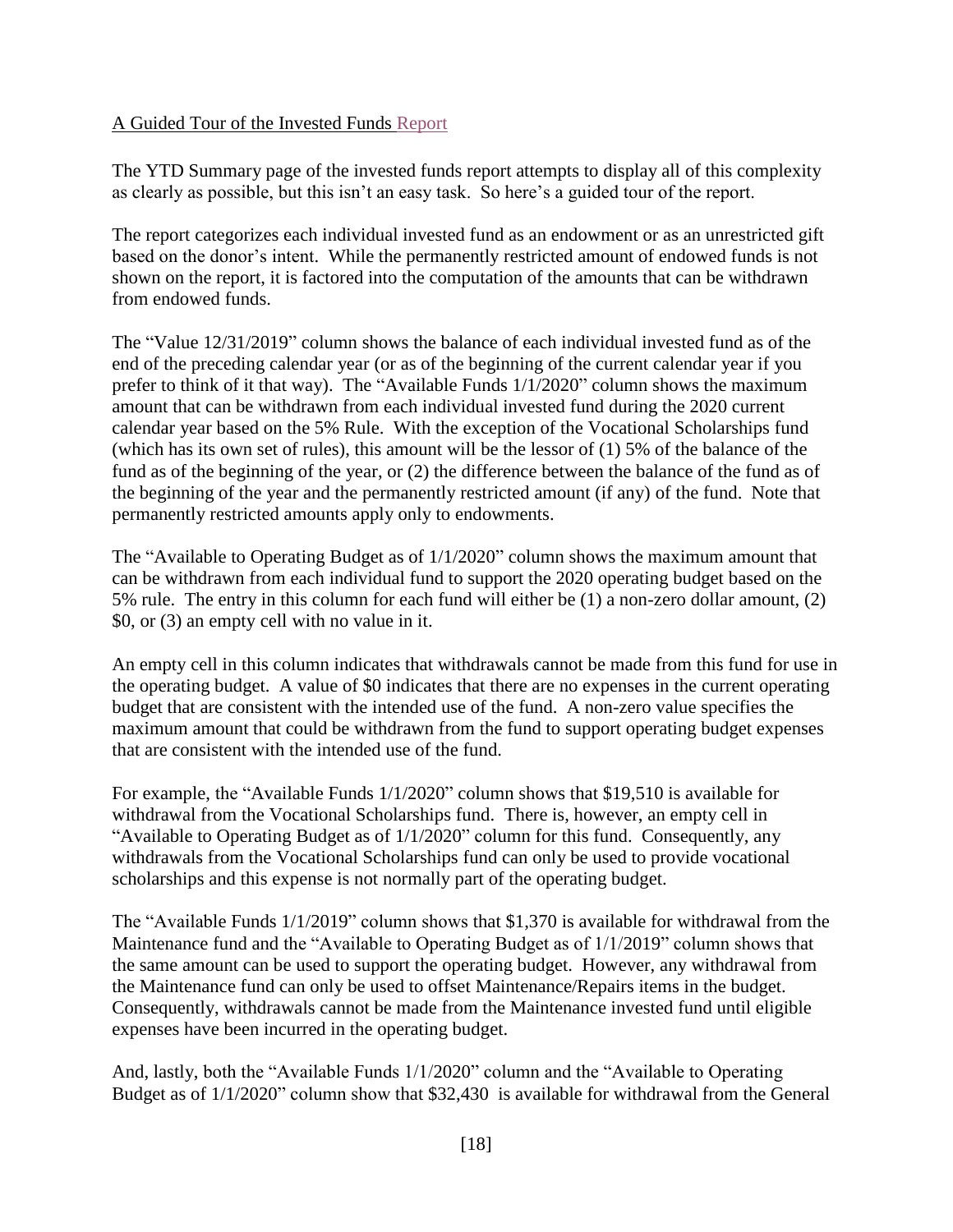– Income Only fund. Since no restrictions have been placed on the use of income produced by this pseudo-endowment, the entire \$32,430 can be used for any purpose including general funding for the 2020 operating budget.

The income column shows interest and dividends generated by the investments. The expense column shows the broker's fees for managing the investment asset accounts. The gain/(loss) column shows the change in market value of the investments.

The "Value mm/dd/2020" column shows the value of the invested funds as of the end of the month for which the report was generated. The "Available Funds mm/dd/2020" column shows the amounts that are available for withdrawal from the various funds at the end of the month for which the report was generated. For each fund, it will be the amount that was available for withdrawal at the beginning of the year minus any withdrawals that were made so far this year.

The "Available to Close 2020 Operating Budget" column shows the amounts that still can be withdrawn from the various funds to close the operating budget as of the end of the month for which the report was generated. The meaning of empty cells and \$0 values is the same for this column as it is for the "Available to Operating Budget as of 1/1/2020" column.

The "Remaining Planned 2020 Withdrawals" shows amounts that we expect to be withdrawing from the various invested funds for the remainder of the year and to close out the 2020 operating budget early in 2021. This information is used to estimate a balance for each invested fund at the beginning of 2021 on which estimates of amounts available for withdrawal in 2021 can be computed.

And, finally, the "Available Funds 1/1/2021" and "Available to Use in 2021 Operating Budget" columns provide these amounts for 2020.

For those viewing the Excel (.xls) version of this report, additional details about the withdrawals that were made from the various funds can be viewed by un-hiding the columns between column M and column W. A detailed list of the withdrawals made from the invested funds can be found on the Transactions tab of the worksheet.